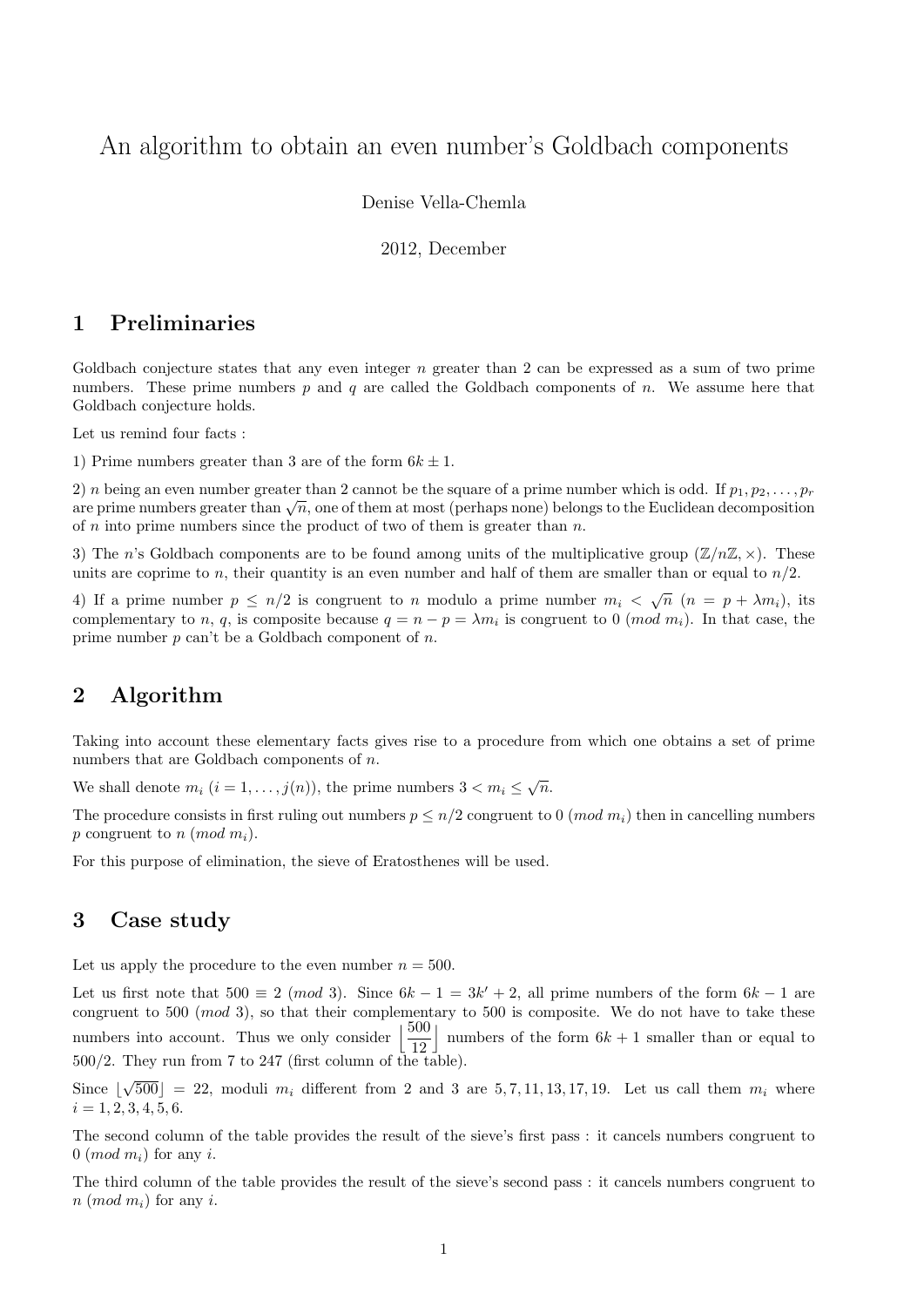All modules smaller than  $\sqrt{n}$  except those of n's euclidean decomposition appear in third column (for modules that divide n, first and second pass eliminate same numbers).

 $500 = 2^2.5^3$ . Module 5 doesn't appear in third column.

The same module can't be found on the same line in second and third column.

500 is congruent to 0 (mod 5), 3 (mod 7), 5 (mod 11), 6 (mod 13), 7 (mod 17) and 6 (mod 19).

| $\overline{a_k}=6k+1$           | congruence(s) to 0        | congruence(s) to $\overline{r\neq 0}$ | $n-a_k$                        | remaining |
|---------------------------------|---------------------------|---------------------------------------|--------------------------------|-----------|
|                                 | $eliminating a_k$         | $eliminating a_k$                     |                                | numbers   |
|                                 |                           | (i.e. congruence(s) to n)             |                                |           |
| 7(p)                            | 0 (mod 7)                 | 7 (mod 17)                            | 493                            |           |
| 13 $(p)$                        | (mod 13)<br>$\mathbf{0}$  |                                       | $\overline{487} (p)$           |           |
| 19(p)                           | (mod 19)<br>$\theta$      | $6 \ (mod \ 13)$                      | 481                            |           |
| $\overline{25}$                 | $0 \ (mod\ 5)$            | $6 \ (mod \ 19)$                      | 475                            |           |
| $\overline{31}\,(\overline{p})$ |                           | $3 \pmod{7}$                          | 469                            |           |
| $\overline{37(p)}$              |                           |                                       | $\overline{463(p)}$            | 37        |
| 43 $(p)$                        |                           |                                       | 457 $(p)$                      | 43        |
| $49\,$                          | $0 \ (mod\ 7)$            | $5 \ (mod \ 11)$                      | 451                            |           |
| $\overline{55}$                 | $0 \ (mod\ 5\ and\ 11)$   |                                       | 445                            |           |
| $\overline{61(p)}$              |                           |                                       | $\overline{439(p)}$            | 61        |
| 67 $(p)$                        |                           |                                       | $\overline{433(p)}$            | 67        |
| 73 $(p)$                        |                           | $3 \pmod{7}$                          | 427                            |           |
| $\overline{79(p)}$              |                           |                                       | $\overline{421(p)}$            | 79        |
| $85\,$                          | $0 \ (mod\ 5\ and\ 17)$   |                                       | $\overline{415}$               |           |
| 91                              | $0 \ (mod\ 7\ and\ 13)$   |                                       | $\overline{409}\left(p\right)$ |           |
| 97(p)                           |                           | $6 \ (mod \ 13)$                      | $\overline{403}$               |           |
| $\overline{103(p)}$             |                           |                                       | $\overline{3}97(p)$            | 103       |
| 109(p)                          |                           | $7 \ (mod \ 17)$                      | 391                            |           |
| 115                             | $0 \ (mod\ 5)$            | $3 \ (mod\ 7) \ and \ 5 \ (mod\ 11)$  | 385                            |           |
| 121                             | 0 (mod 11)                |                                       | $\overline{379(p)}$            |           |
| 127(p)                          |                           |                                       | 373(p)                         | 127       |
| 133                             | 0 (mod 7 and 19)          |                                       | 367 $(p)$                      |           |
| $\overline{139(p)}$             |                           | $6 \ (mod \ 19)$                      | $\overline{361}$               |           |
| 145                             | $0 \ (mod\ 5)$            |                                       | 355                            |           |
| 151 $(p)$                       |                           |                                       | $\overline{349}(p)$            | 151       |
| 157 $(p)$                       |                           | $3 \pmod{7}$                          | 343                            |           |
| $\overline{163}\ (p)$           |                           |                                       | $\overline{337(p)}$            | 163       |
| 169                             | $0 \ (mod \ 13)$          |                                       | 331                            |           |
| 175                             | $0 \ (mod\ 5\ and\ 7)$    | $6 \ (mod \ 13)$                      | 325                            |           |
| $\overline{181}\ (p)$           |                           | $5 \ (mod \ 11)$                      | 319                            |           |
| 187                             | $0 \ (mod\ 11 \ and\ 17)$ |                                       | $\overline{313}(p)$            |           |
| 193(p)                          |                           |                                       | 307(p)                         | 193       |
| 199 $(p)$                       |                           | $3 \pmod{7}$                          | $\overline{301}$               |           |
| $\overline{205}$                | $\overline{0 \ (mod\ 5)}$ |                                       | 295                            |           |
| 211 $(p)$                       |                           | $7 \ (mod \ 17)$                      | $289\,$                        |           |
| 217                             | $0 \pmod{7}$              |                                       | 283(p)                         |           |
| 223(p)                          |                           |                                       | $\overline{277}\,(p)$          | 223       |
| $\overline{229(p)}$             |                           |                                       | $\overline{271} (p)$           | 229       |
| $235\,$                         | $0 \ (mod\ 5)$            |                                       | $\overline{265}$               |           |
| $\overline{241}\ (p)$           |                           | $\overline{3}$ (mod 7)                | $\overline{259}$               |           |
| 247                             | 0 (mod 13 and 19)         | $5 \ (mod\ 11)$                       | $\overline{253}$               |           |

Remark : let us go back on the first part of the algorithm, to rule out numbers p congruent to 0 (mod  $m_i$ ) for any i. As a result, it cancels all the composite numbers with any  $m_i$  in their Euclidean decomposition, for any  $i$ . As a result, it cancels all the composite numbers with any  $m_i$  in their Euchdean decomposition, eventually including  $n$ , cancels all the prime numbers smaller than  $\sqrt{n}$ , but keeps all the prime numbers gr eventually including *n*, caller than  $n/4 + 1$ .

The second part of the algorithm rules out the numbers  $p$  whose complementary to  $n$  is composite because they share a congruence with  $n (p \equiv n (mod m_i)$  for any i). The second part of the algorithm rules out the